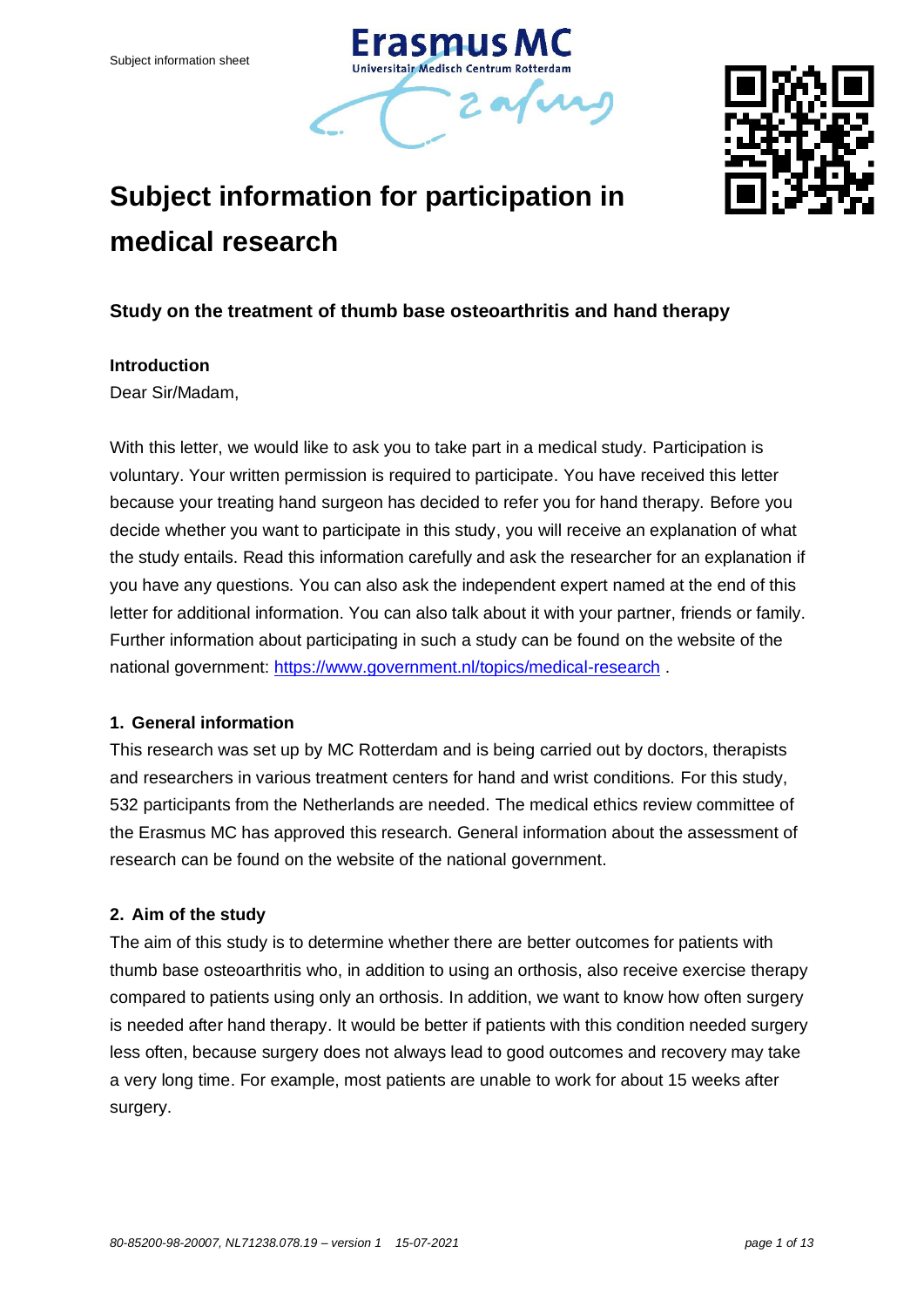#### **3. Background of the study**

People with thumb base osteoarthritis of the thumb base are currently first offered hand therapy, consisting of an orthosis, whether or not supplemented with exercise therapy. However, there is a lot of variation in the treatment that is given. Not everyone with thumb base osteoarthritis will receive exercise therapy in addition to an orthosis. In addition, the optimal content of exercise therapy is still unknown.

#### **4. What it means to participate**

Your participation will take about 12 weeks. Participants in this study will receive only an orthosis or a combination of an orthosis and exercise therapy. The treatment of receiving the orthosis consists of two visits; a visit for a custom made orthosis and instructions on how and when to wear it, and a visit to check the orthosis. An orthosis is also made for the combination treatment consisting of using an orthosis in combination with exercise therapy. Exercise therapy consists of weekly physiotherapy sessions of 25-30 minutes and exercises to do at home. In the physiotherapy sessions, information is given, functional exercises for the thumb are given and homework exercises are given, which must be performed at home a number of times a day for ±5 minutes. The exercises consist of coordination, flexibility and strength exercises.

Half of all participants in this study will receive only an orthosis, and the other half will also receive exercise therapy in addition to the orthosis. To keep the distribution as fair as possible, a draw determines who will receive only the orthosis and who will also receive exercise therapy. That draw is called randomization. Your attending surgeon and the researchers have no influence on the result of the draw. Therefore, you cannot indicate which program you want to follow in advance. The chance that you will be in one of the two groups is 50%. If u decide not to participate in this study, you will receive standard care. If you participate, you will be measured at five different times: during you first visit, after 6 weeks, after 3 months, after 6 months, and after 1 year. The measurement look similar at every measurement moment. To some extent, these measurements are already performed as part of your treatment, even if you do not participate in this study. This is, for example, taking X-rays, determining the degree to which you experience pain and limitations in hand function. We also ask you to complete a number of additional questionnaires. It is estimated that it will take a maximum of 15 minutes to answer these additional questionnaires and to perform these additional measurements. So in total it takes you 5 times a maximum of 15 minutes extra time when you participate in this study. We will also measure the strength and flexibility of the thumb and hand. This will happen during your first visit, after 6 weeks, after 3 months as part of your treatment, but you will need to come back for this after 6 months and after 1 year. These 2 additional visits will take up to 10 minutes of your time. The first test is a test to measure the muscle strength in your hand. You will then be asked to squeeze a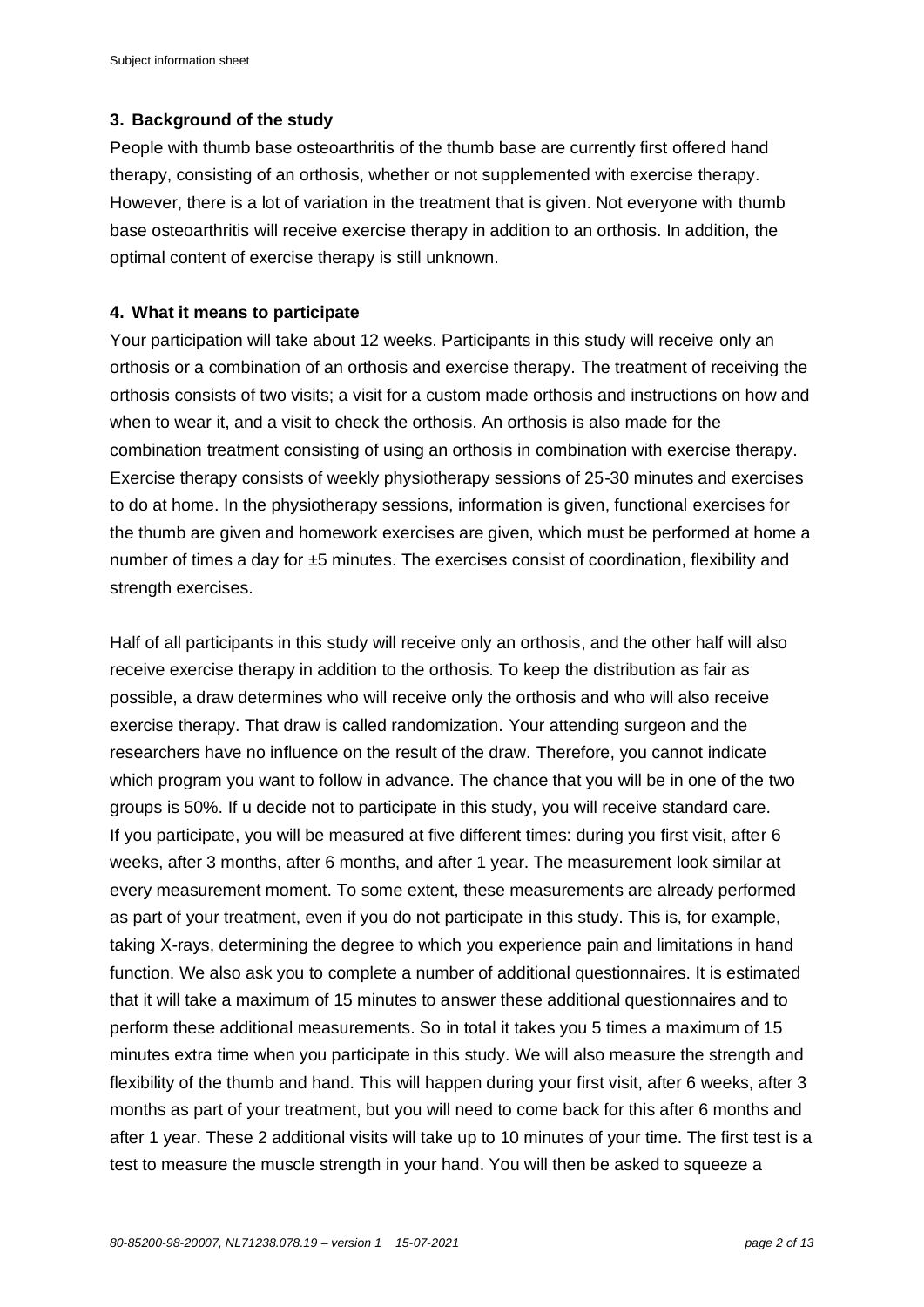measuring tool as forcefully as possible and to apply pressure between your thumb and your fingers as forcefully as possible. During the second test, the aim is to determine how flexible your thumb is. It will therefore be determined with the help of a protractor and caliper how far you can move the thumb.

In addition to the things mentioned above, we are looking for patients who want to do something extra. We are looking for participants of this research who also want to share their experiences with the research with us. If you participate in this study, it is not mandatory to also participate in the panel. If you want to participate in this panel, we ask you to participate twice in a group discussion. If you participate, you will receive a travel allowance and a gift voucher worth €15.

## **5. What is expected of you**

In order for the study to run smoothly, it is important that you adhere to the following agreements.

The agreements are that you:

- If applicable, do the exercises according to the explanation.
- Do not also participate in another medical scientific study that focuses on a hand or wrist disorder.
- Keep appointments for visits.

It is important that you contact the researchers:

- If you are admitted to or treated in a hospital.
- If you suddenly develop health problems.
- If you no longer wish to participate in the study.
- If your contact details change.

# **6. Potential risks of participating in this study**

There is no risk involved in participating in this study.

# **7. Potential advantages and disadvantages**

It is important that you carefully consider the possible advantages and disadvantages before you decide to participate. You will not directly benefit from participating in this study; despite the indications in scientific research, we are not sure whether the combination of an orthosis and exercise therapy is actually more effective than an orthosis alone. However, we expect that surgery will be required less often if exercise therapy is followed in addition of the use of an orthosis.

We strive to match the measurement moments and information as much as possible so that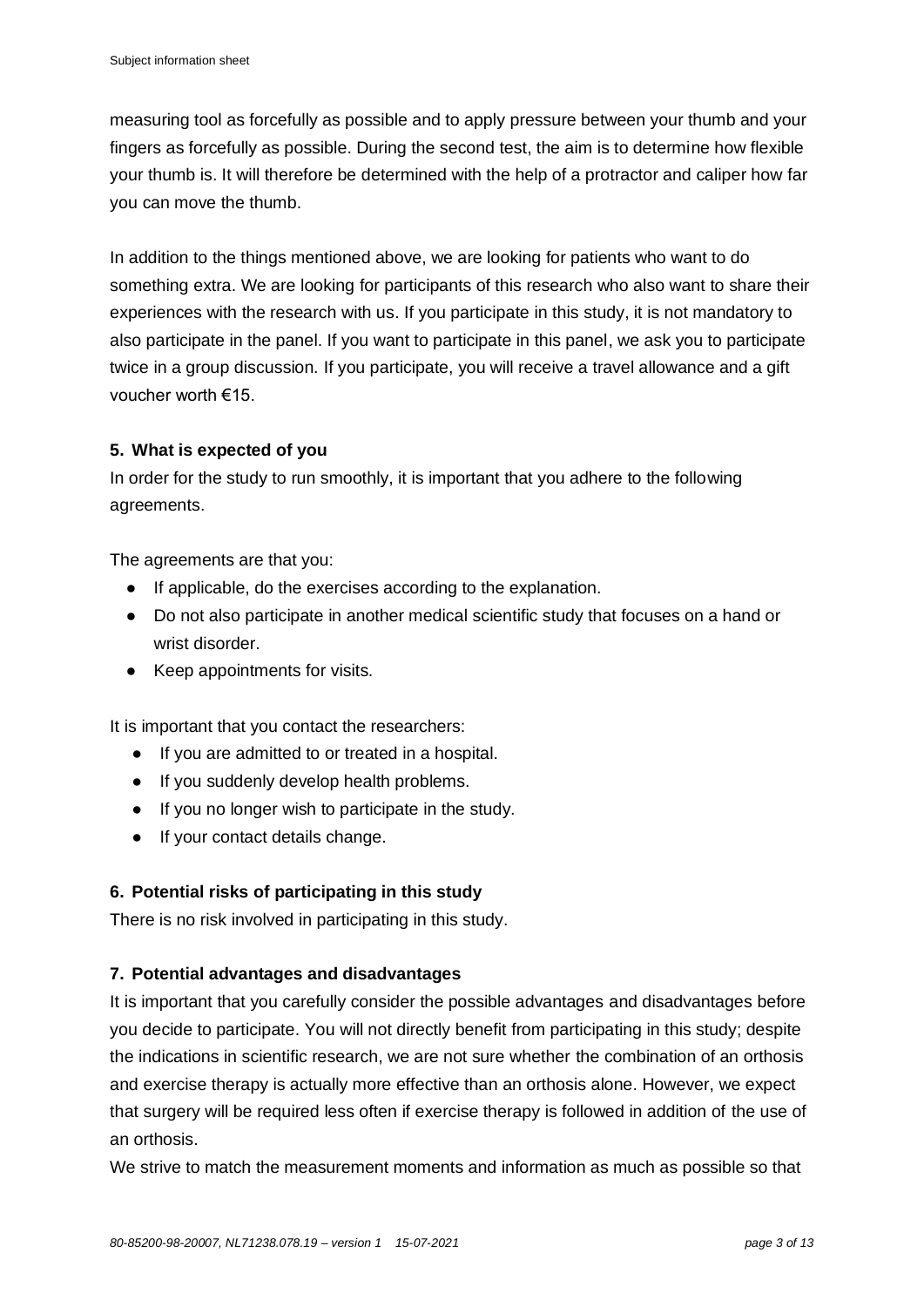you have to travel to the treatment center as less as possible.

Nevertheless, a disadvantage of participating in this study remains the time investment that we ask from you.

# **8. If you don't want to participate or want to stop participating in the study**

You decide whether you want to participate in the study. Participation is voluntary. If you don't want to participate you will be treated for your thumb base osteoarthritis in the usual way. The researcher can tell you more about the available treatment options and their advantages and disadvantages.

Of you do participate, you can always change your mind and stop anyway, even during the study. You will then be treated in the usual way for you thumb base osteoarthritis. You don't have to say why you're stopping, but you must report immediately that you want to stop to the researcher.

The data collected up to that point will be used for the research.

If there is new information about the study that is important to you, the researcher will let you know. You will then be asked if you want to continue participating.

If the combination of an orthosis and exercise therapy does indeed lead to good results and the effects are large enough compared to the costs, then we will replace the current care with the new program for people with thumb base osteoarthritis after the study has been completed. We will inform all participants of the results at the end of the study.

# **9. End of the study**

Your participation in this study will end if:

- All visits as described under point 4 are over.
- You choose to stop.
- The researcher thinks it's better for you to quit.
- The Erasmus MC Rotterdam, the government or the assessing medical ethics review committee, decided to stop the study.

The entire study ends when all participants are ready. After processing all the data, the researcher will inform you about the most important results of the study. If you do not want this, you can say so to the researcher. Then this information will not be shared with you.

# **10. Use and storage of your data**

Your personal data will be used and stored for this study. This concerns data such as your name, address, date of birth and data about your health. The collection, use and storage of your data is necessary to answer the questions posed in this study and to publish the results.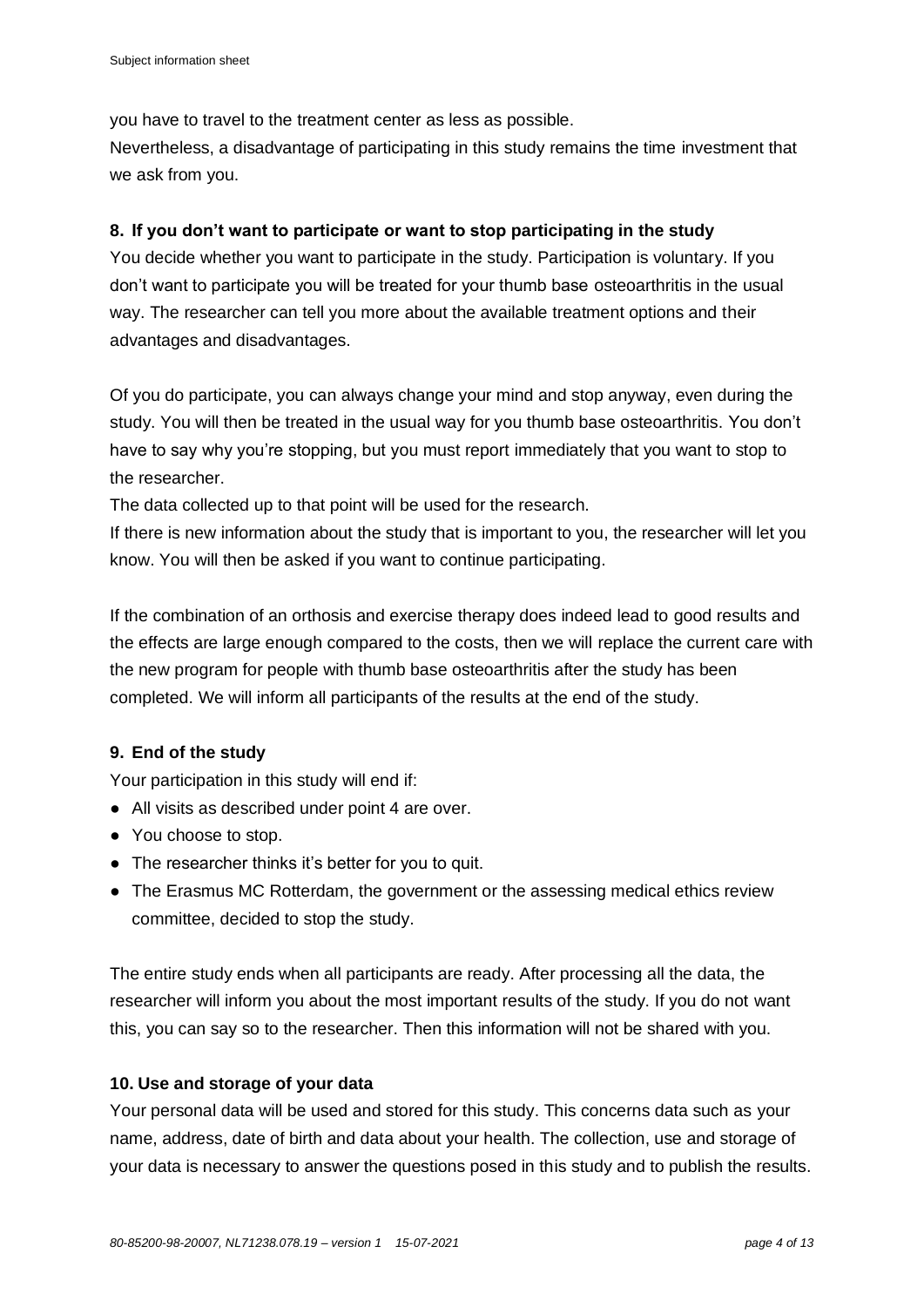We ask your permission for the use of your data. In addition, we ask for your permission to inform your general practitioner and/or treating specialist in the event of unexpected findings that are (or may be) important for your health.

## **Confidentiality of your data**

To protect your privacy, you data is given a code. Your name and other information that can directly identify you are omitted. Data can only be traced back to you with the key of the code. The key to the code remains securely stored in the local research facility. The data sent to the sponsor (Erasmus MC) only contains the code, but not your name or other data with which you can be identified. Also in reports and publications about the study, the data cannot be traced back to you.

## **Access to your data for inspection**

Some individuals may have access to all of your data at the study site. Also the data that can be traced back to you. This is necessary to be able to check whether the study has been carried out properly and reliably. Persons who have access to your data for inspection are: an inspector who works for Erasmus MC and national supervisory authorities (for example, the Health Care Inspectorate). They keep your details secret. We ask you to give permission for this inspection.

#### **Data retention period**

Your data must be kept for 5 years at the research location and 5 years at the sponsor.

#### **Retention and use of data for other research**

After this study, your data may also be important for other scientific research in the field of thumb base osteoarthritis and hand therapy. For this, your data will be stored for 5 years. You can indicate on the consent form whether or not you agree to this. If you do not agree to this, you still can participate in the current study.

#### **Withdraw permission**

You can always withdraw your consent for the use of your personal data. This applies to this study as well as to storage and use for future research. The collected data up to the moment you withdraw your consent will still be used in the study.

#### **More information about your rights when processing data**

For general information about your rights when processing your personal data, you can consult the website of the Dutch Data Protection Authority (Autoriteit Persoonsgegevens).

Of you have any questions about your rights, please contact the person responsible for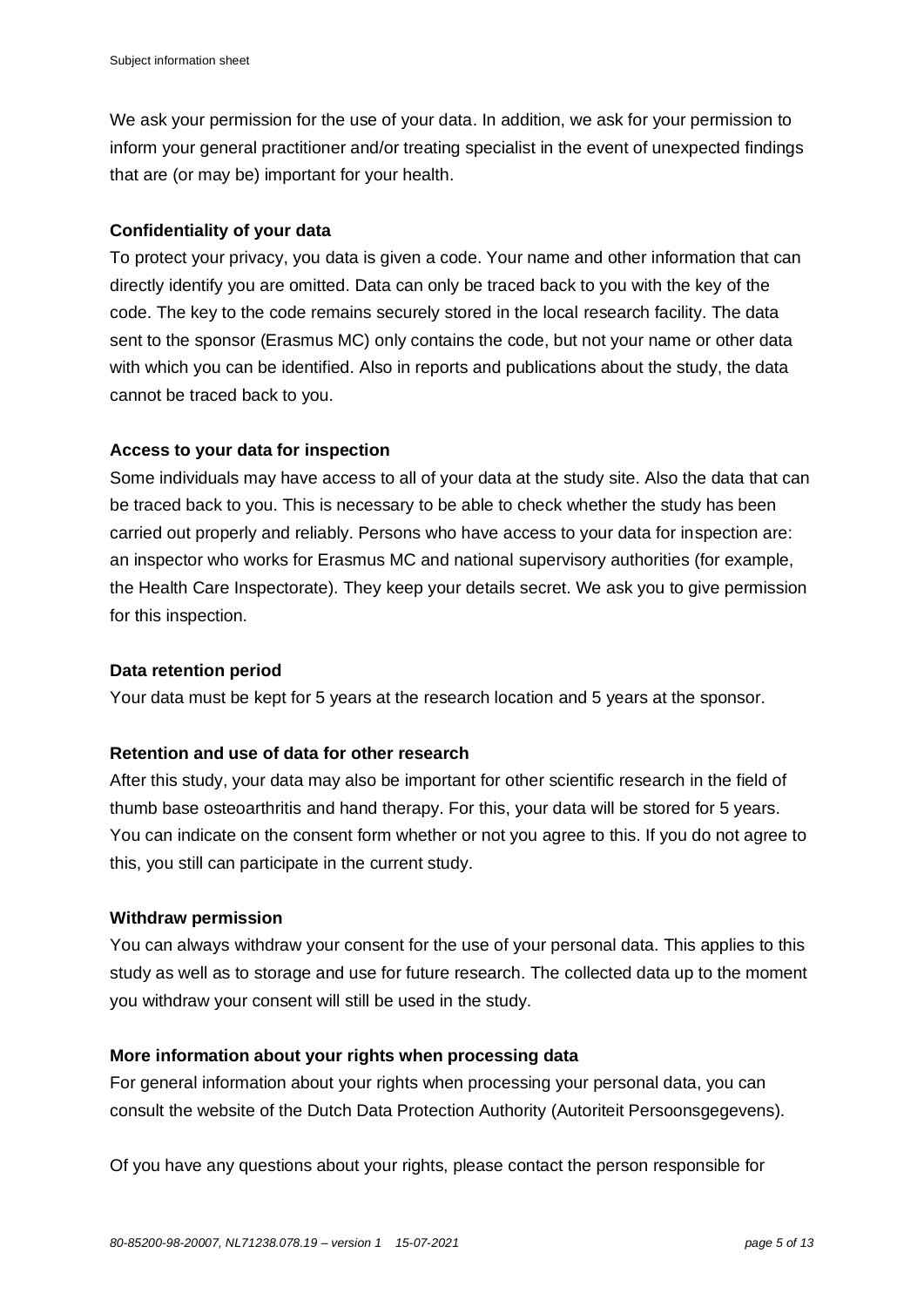processing your personal data. For this study, it is Erasmus MC Rotterdam. See Appendix A for contact details.

If you have any questions of complaints about the processing of your personal data, we recommend that you first contact the research location. You can also contact the Data Protection Officer of the institution or the Dutch Data Protection Authority.

## **Registration of the study**

Information about this study is also included in an overview of medical scientific studies, the Dutch Trial Register [\(www.trialregister.nl\)](http://www.trialregister.nl/). It does not contain any data that can be traced back to you. After the study, the website may display a summary of the results of this study. You will find this study under the name "THETA study".

## **11. Insurance for study participants**

An insurance policy has been taken out for everyone who participates in this study. The insurance covers damage caused by the study. Not all damage is covered. In Appendix B you will find more information about the insurance and the exceptions. It also states who you can report damage to.

## **12. Inform General Practitioner**

We always send you GP a letter or e-mail to let them know that you are participating in the study. This is for your own safety. If you do not agree with this, you cannot participate in this study.

# **13. No compensation for participating**

You will not be paid for participating in this study. You will, however, be reimbursed for your (extra) travel costs. You will be reimbursed if you participate in the panel (see 4. What is means to participate).

The orthosis and exercise therapy are possibly (partly) paid for by your health insurance; this depends on your treatment location and insurance. Physiotherapy/ hand therapy treatments that are performed within the hospital or rehabilitation center (second- and third-line care) are reimbursed from your basic insurance. If the physiotherapy/ hand therapy takes place in a regular physiotherapy/ hand therapy practice (first line), your treatments can be reimbursed from your supplementary insurance, depending on the package you have chosen and the treatments already consumed. For more information about your physiotherapy reimbursement, we recommend that you contact your health insurer. There are no additional costs associated with this study for all participants. Participants are offered a reimbursement for their travel costs for measurements that are performed 1 year after the start of the treatment.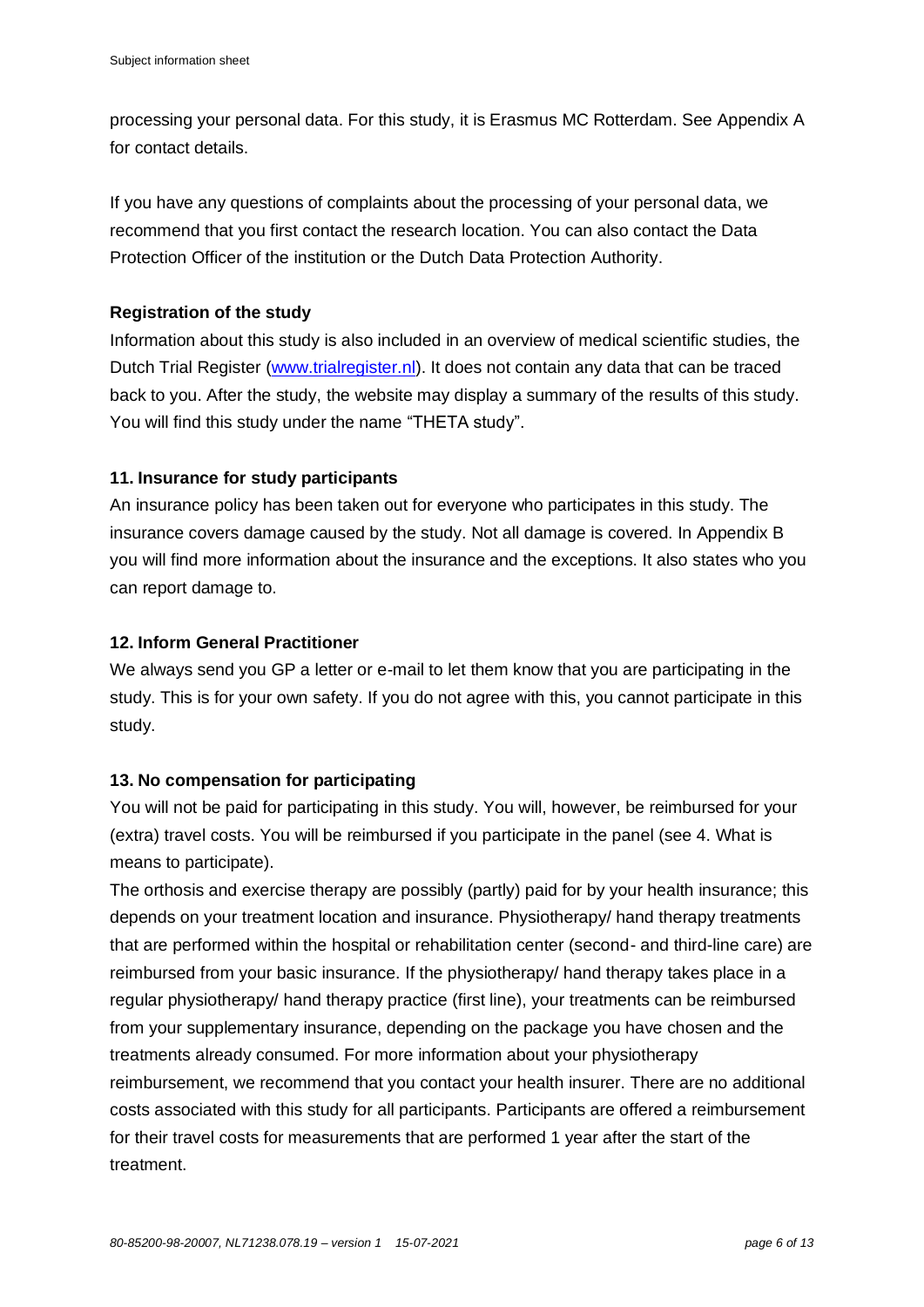## **14. Do you have any questions?**

If you have questions, please contact Dr. Robbert Wouters, Erasmus MC Rotterdam. For independent advice about participating in this study, you can contact the independent doctor: Drs. R.G.M. Timmermans. Drs. Timmermans knows a lot about the study, but has nothing to do with this study.

If you have any complaints about the study, you can discuss this with the researcher or your attending physician. Of you prefer not to do this, you can contact the complaints committee of your treatment center. All details can be found in Appendix A: Contact details.

# **15. Signing Informed Consent Form**

When you have had sufficient reflection time, you will be asked to decide whether to participate in this study. If you give permission, we will ask you to confirm this in writing on the accompanying statement of consent. By your written consent, you indicate that you have understood the information and agree to participate. Both you and the researcher will receive a signed version of this consent form.

Thank you for your attention.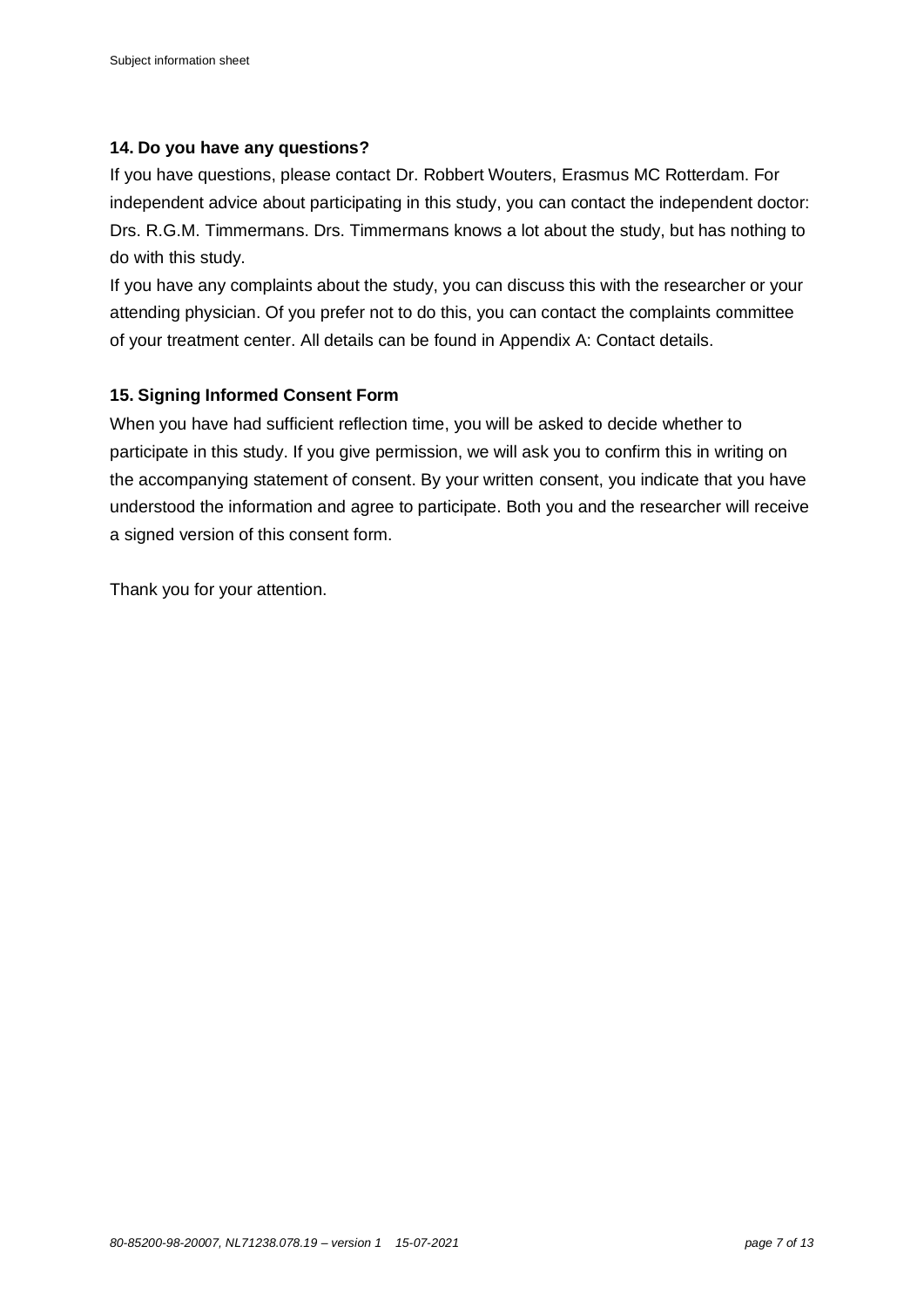# **16. Appendices to this information**

- A. Contact details
- B. Information about the insurance
- C. Informed Consent Form
- D. Medical scientific research. General information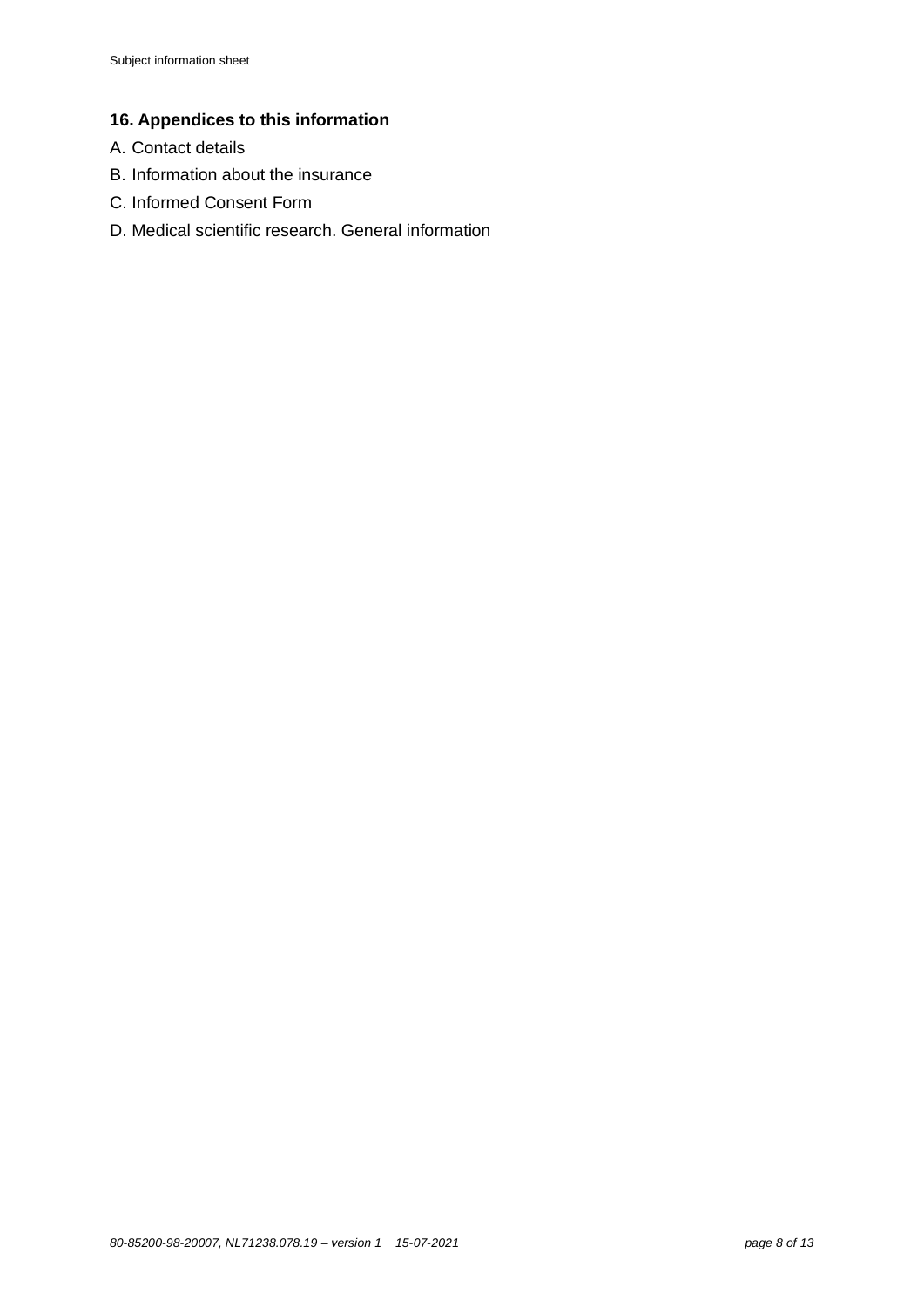# **Appendix A: Contact details**

Coordinating researcher: Dr. Robbert Wouters, [r.wouters@erasmusmc.nl](mailto:r.wouters@erasmusmc.nl)

Principal investigator Erasmus MC Rotterdam: Dr. Ruud Selles, [r.selles@erasmusmc.nl](mailto:r.selles@erasmusmc.nl)

Locally responsible researcher Erasmus MC Rotterdam – Department of Plastic and Reconstructive Surgery and Hand Surgery: Dr. Michiel Zuidam, [j.zuidam@erasmusmc.nl](mailto:j.zuidam@erasmusmc.nl)

Locally responsible researcher Erasmus MC Rotterdam – Department of Orthopedics: Dr. Joost Colaris, *j.colaris@erasmusmc.nl* 

Independent expert: Drs. R.G.M. Timmermans, rehabilitation doctor, [RTimmermans@rijndam.nl](mailto:RTimmermans@rijndam.nl)

#### Complaints:

Complaints Committee Erasmus MC, Phone nr. : [\(010\) 703 31 98,](about:blank) also see: <https://www.erasmusmc.nl/nl-nl/patientenzorg/idee-wens-klacht>

Institution's Data Protection Officer: Do you have any questions about the protection of tour privacy? Please contact the Data Protection Officer (DPO) of the Erasmus MC via e-mail [functionaris.gegevensbescherming@erasmusmc.nl](mailto:functionaris.gegevensbescherming@erasmusmc.nl) of by telephone +31 10 703 49 86.

For more information about your rights: Dr. Ruud Selles, Department of Rehabilitation Medicine and Department of Plastic and Reconstructive Surgery and Hand Surgery, [r.selles@erasmusmc.nl](mailto:r.selles@erasmusmc.nl)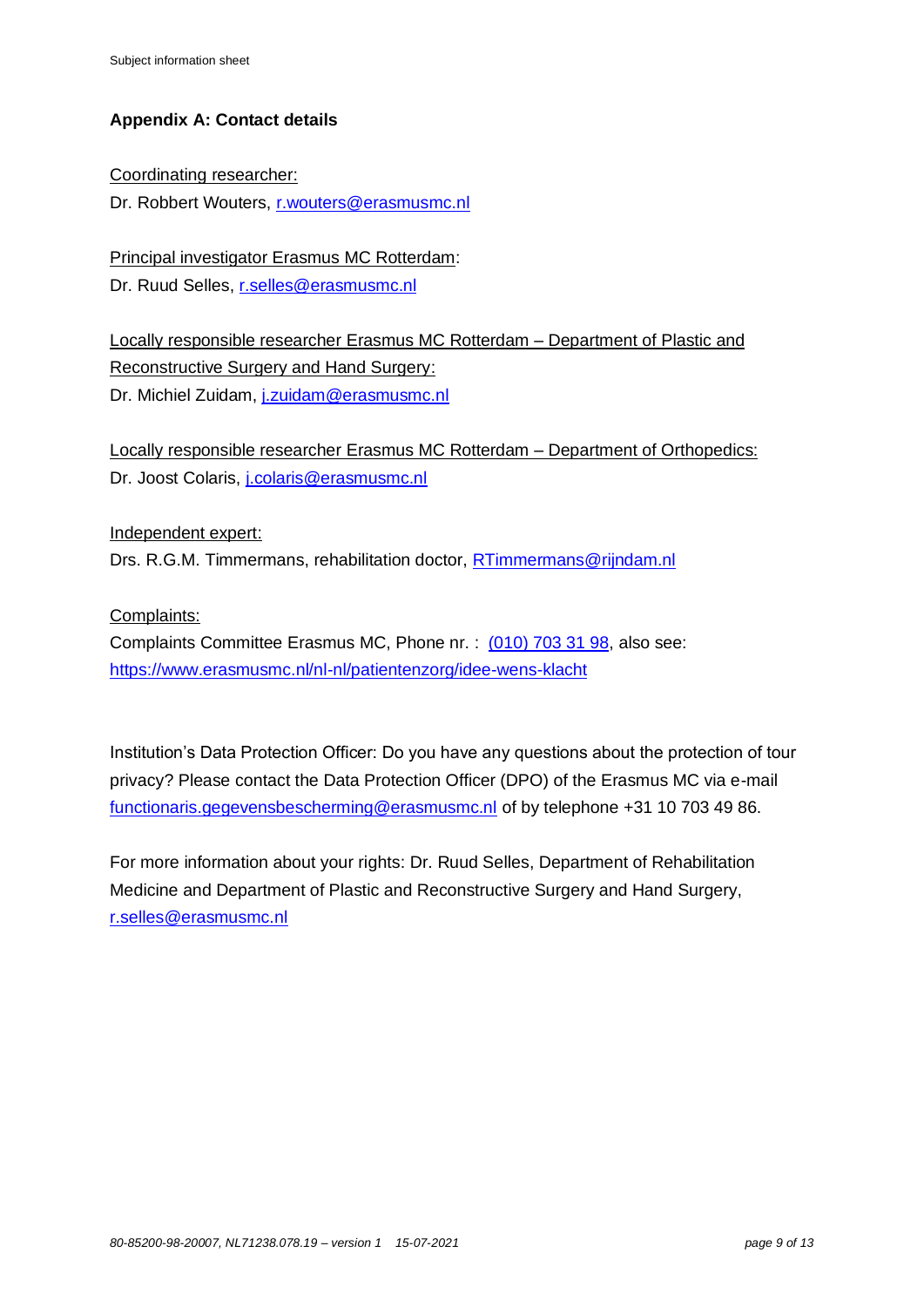## **Appendix B: Information about the insurance**

Erasmus MC Rotterdam has taken out insurance for everyone participating in this study. The insurance covers damage caused by participating in this study. This applies to damage during the study or within four years after the end of your participation in the study. You must have reported damage to the insurer within those four years.

The insurance does not cover all damage. At the bottom of this text it is briefly stated which damage is not covered.

These provisions are set out in the 'Decree on compulsory insurance for medical research involving humans 2015'. This decision can be found in the government's 'Wettenbank' [\(https://wetten.overheid.nl\)](https://wetten.overheid.nl/).

In the event of damage, you can contact the insurer directly using the information below:

| The insurer of the study is: |                                      |  |  |
|------------------------------|--------------------------------------|--|--|
| Name:                        | CNA Insurance Company Europe S.A.    |  |  |
| Address:                     | Polarisavenue 140, 2134 JX Hoofddorp |  |  |
| Phone number:                | $+31(0)23-3036004$                   |  |  |
| $E$ -mail:                   | ClaimsNetherlands@cnahardy.com       |  |  |
| Policy number:               | 10220695                             |  |  |
| Contact:                     | Esther van Herk                      |  |  |

The insurance provides cover of  $\epsilon$  650.000 per participant and  $\epsilon$  5.000.000 for the entire study and  $\epsilon$  7.500.000 per year for all studies by the same client.

The insurance does **not** cover the following damage:

- − Damage from a risk of which you have been informed in the written information. Thus does not apply if the risk is more serious than anticipated or the risk was very unlikely;
- − Damage to your health that would also have occurred if you had not taken part in the study;
- − Damage caused by not (fully) following directions or instructions;
- − Damage to your descendants, as a result of a negative effect of the research on you or your descendants;
- − Damage caused by an existing treatment method in research into existing treatment methods.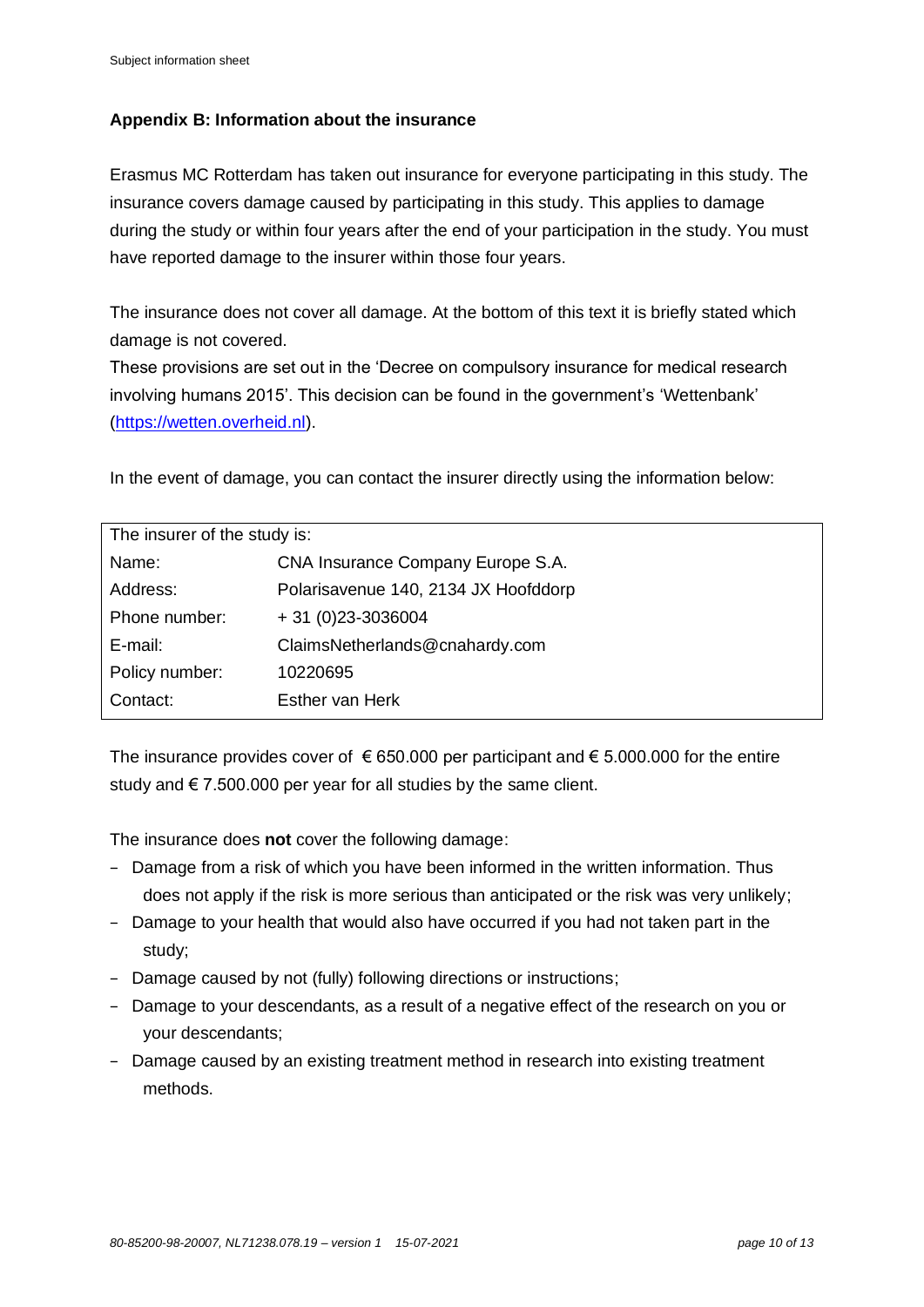# **Appendix C: Informed Consent Form**

#### **Study on the treatment of thumb base osteoarthritis and hand therapy**

I have read the information sheet. I was able to ask questions. My questions have been answered well enough. I had enough time to decide if I wanted to take part.

- I know that taking part is voluntary. I also know that at any time I can decide not to take part in this study. Or to stop taking part. I do not have to explain why.
- I give the investigator consent to inform my general practitioner that I am taking part in this study.
- I give consent to collect and use my data. The investigators only do this to answer the question of this study.
- I know that some people will be able to see all of my data to review the study. These people are mentioned in this information sheet. I give consent to let them see my data for this review.
- I give consent to give my doctor or specialist information about accidental discoveries made during the study that (may) are important for my health.
- Please tick yes or no in the table below

| I give consent to store my data to use for other research, as stated in |            | No $\square$ |
|-------------------------------------------------------------------------|------------|--------------|
| the information sheet.                                                  |            |              |
| I give consent to ask me after this study if I want to participate in a | Yes $\Box$ | No $\Box$    |
| follow-up study.                                                        |            |              |
| I give consent to be asked for participation in the panel.              | $Yes \Box$ | No $\Box$    |

- I want to take part in this study.

| Name participant: |
|-------------------|
| Signature:        |

Date (dd/mm/yy):  $\frac{\ }{\ }$  /  $\frac{\ }{\ }$ 

----------------------------------------------------------------------------------------------------------------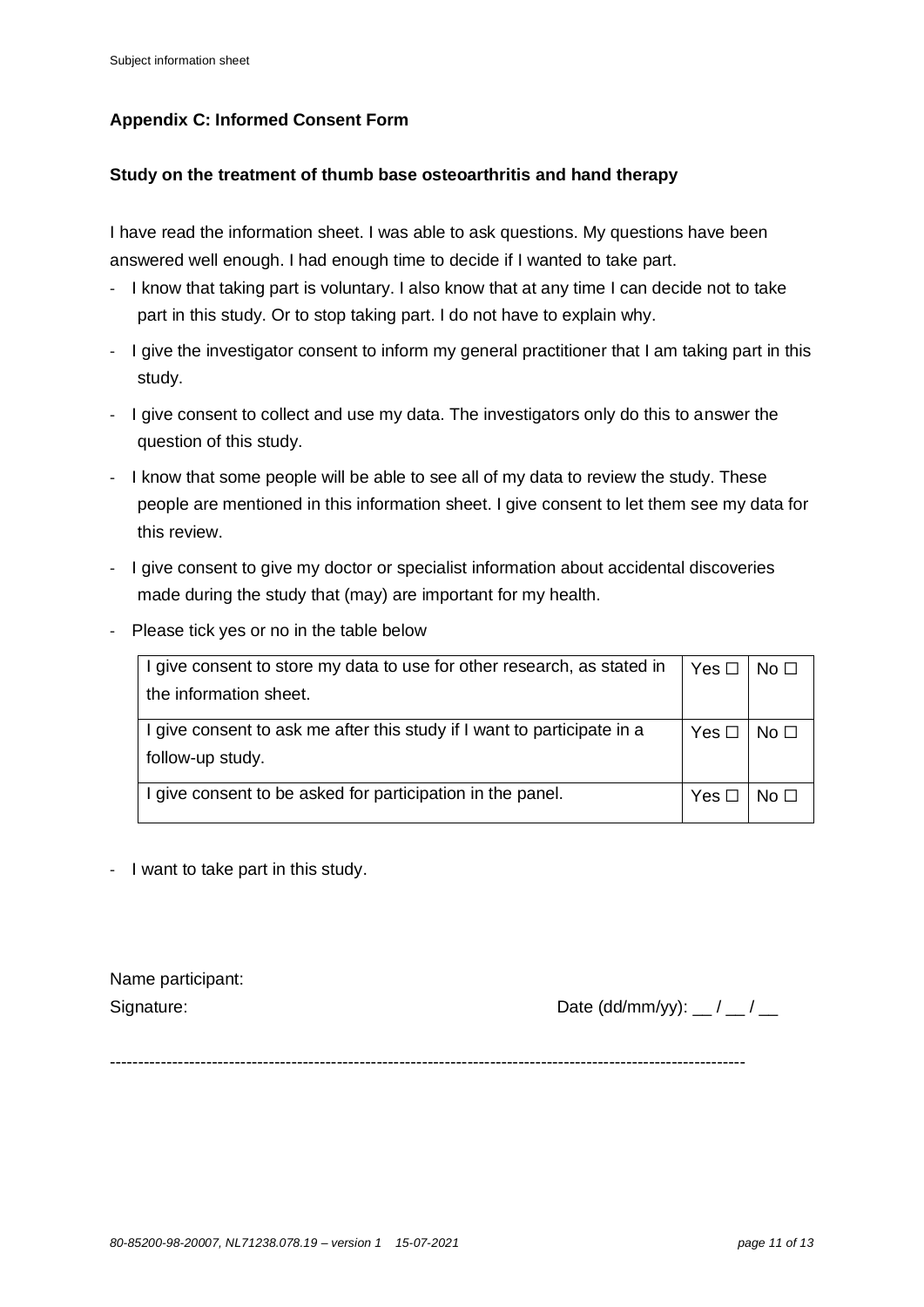- I declare that I have fully informed this participant about the study mentioned.
- If any information becomes known during the study that could influence the participant's consent, I will let this participant know in good time.

| Investigator name (or their representative): |                                                    |
|----------------------------------------------|----------------------------------------------------|
| Signature:                                   | Date (dd/mm/yy): $\frac{1}{2}$ / $\frac{1}{2}$     |
|                                              |                                                    |
|                                              |                                                    |
| if applicable                                |                                                    |
| Additional information was given by:         |                                                    |
| Name:                                        |                                                    |
| Job title:                                   |                                                    |
| Signature:                                   | Date (dd/mm/yy): $\frac{\ }{\ }$ / $\frac{\ }{\ }$ |
|                                              |                                                    |
|                                              |                                                    |

*The participant will receive a complete information sheet, together with a signed version (copy) of the consent form.*